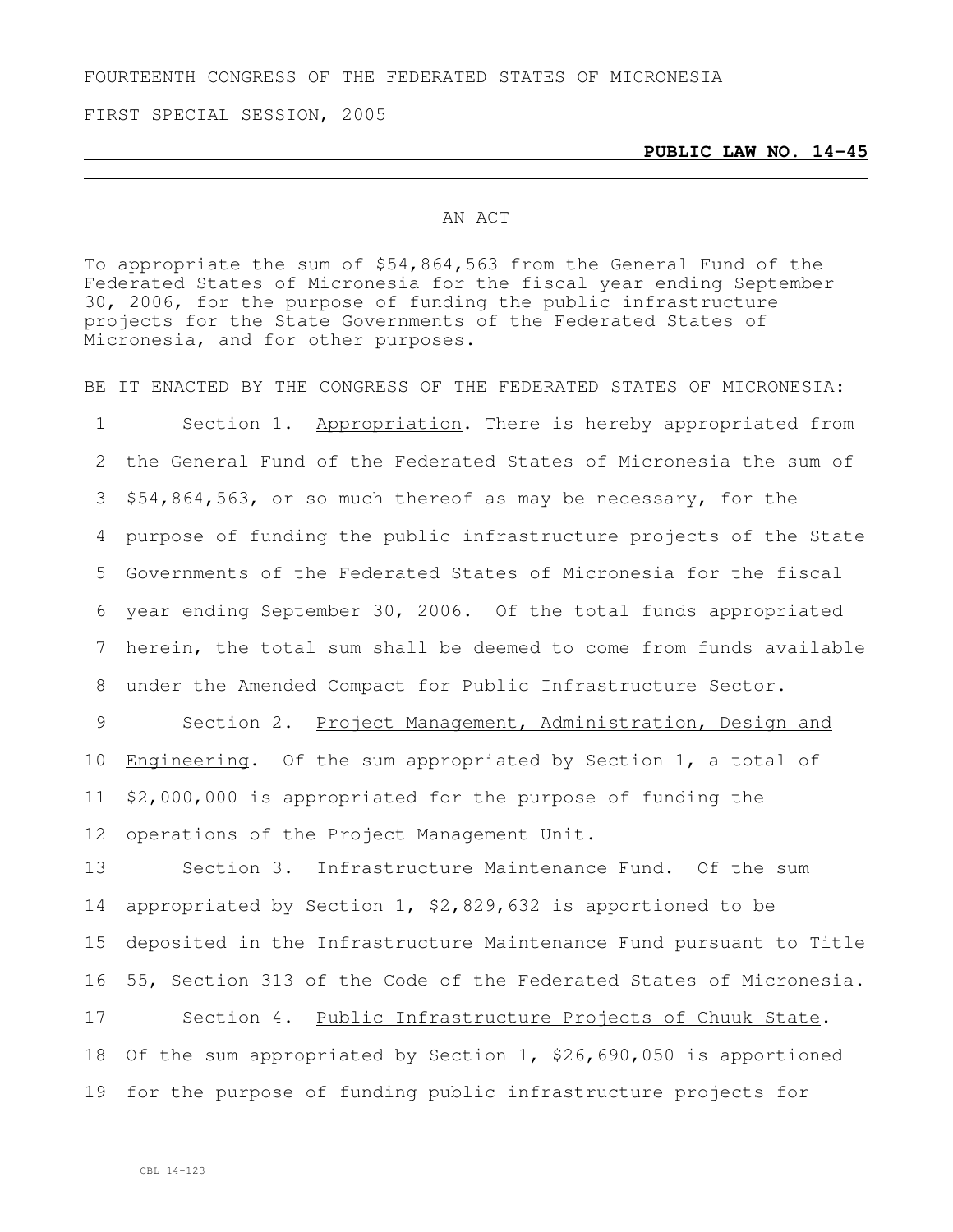Chuuk State subject to the procedures for submission and approval of such projects through the Project Management Unit, JEMCO and the infrastructure development sector allocations of the Public Infrastructure Sector Grant.

 Section 5. Public Infrastructure Projects of Kosrae State. Of the sum appropriated by Section 1, \$6,672,594 is apportioned for the purpose of funding public infrastructure projects for Kosrae State subject to the procedures for submission and approval of such projects through the Project Management Unit, JEMCO and the infrastructure development sector allocations of the Public Infrastructure Sector Grant.

12 Section 6. Public Infrastructure Projects of Pohnpei State. Of the sum appropriated by Section 1, \$10,031,189 is apportioned for the purpose of funding public infrastructure projects for Pohnpei State subject to the procedures for submission and approval of such projects through the Project Management Unit, JEMCO and the infrastructure development section allocations of the Public Infrastructure Sector Grant.

 Section 7. Public Infrastructure of Yap State. Of the sum appropriated by Section 1, \$6,641,098 is apportioned for the purpose of funding public infrastructure projects for Yap State subject to the procedures for submission and approval of such projects through the Project Management Unit, JEMCO and the infrastructure development sector allocations of the Public Infrastructure Sector Grant.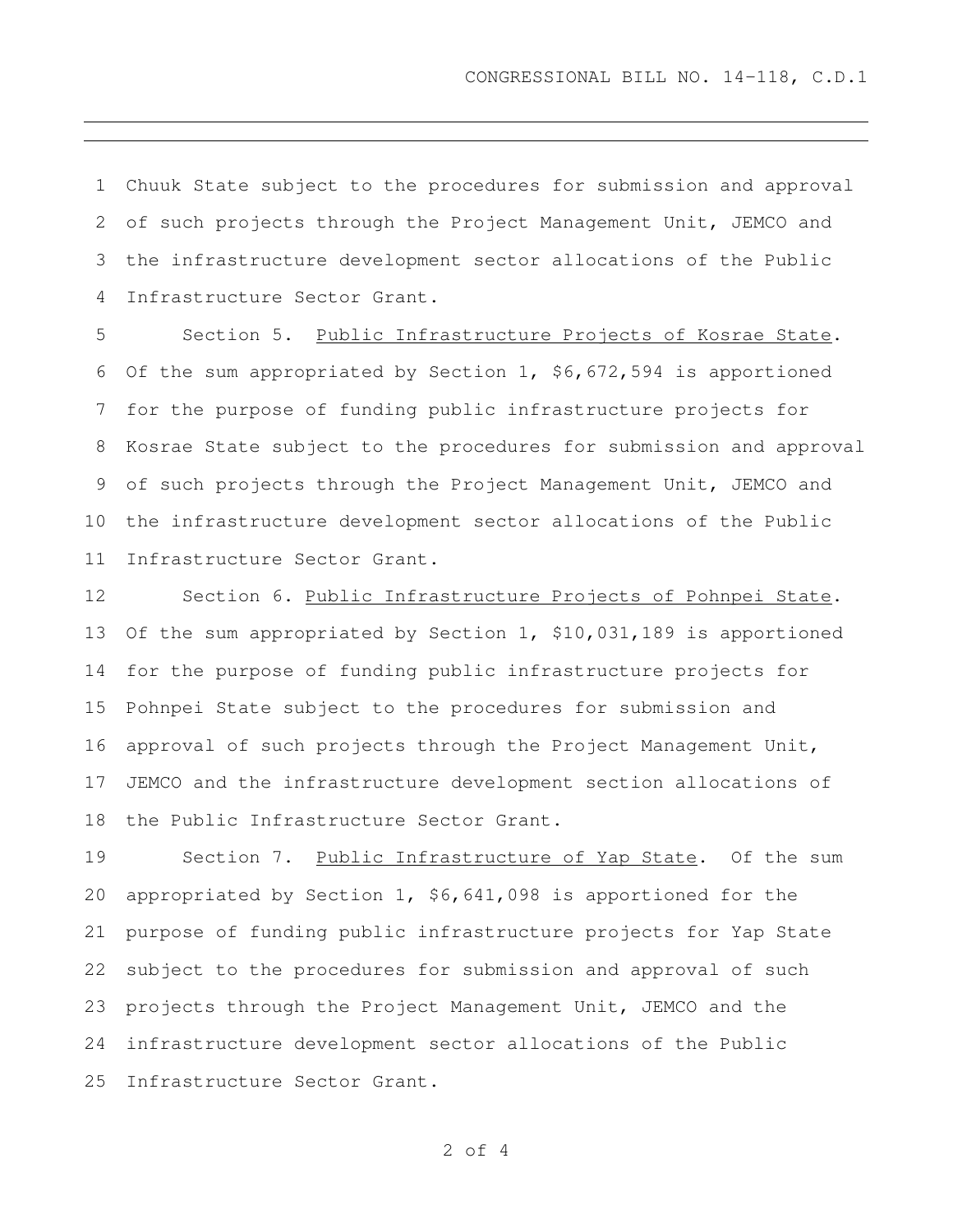1 Section 8. Distribution of Funds. In any given fiscal year a State or the National Government may be allowed to increase or decrease the apportionment set forth in Sections 4 through 8 upon the agreement of the three remaining States and the National Government, or the four States in the case of the National Government, and the President of the FSM in accordance with Title 55, Section 315 of the Code of the Federated States of Micronesia, provided that the total allowed projects for FY 04/05/06 for any individual State of the National Government shall not exceed the total allocations set forth in Sections 4 through 8. In addition, any such reprogramming of funds shall comply with all requirements of Title 55, Section 315 of the Code of the Federated States of Micronesia.

 Section 9. Allotment and management of funds and lapse date. (1) General Provisions.

 (a) All funds appropriated by this act shall be allotted, managed, administered and accounted for in accordance with applicable laws, including, but not limited to, PL 13-72, the Financial Management Act of 1979 and the amended Compact of Free Association between the United States Government and the government of the Federated States of Micronesia and its related agreements.

 (b) The allottee shall be responsible for ensuring that these funds, or so much thereof as may be necessary, are used solely for the purpose specified in this act, and that no

of 4